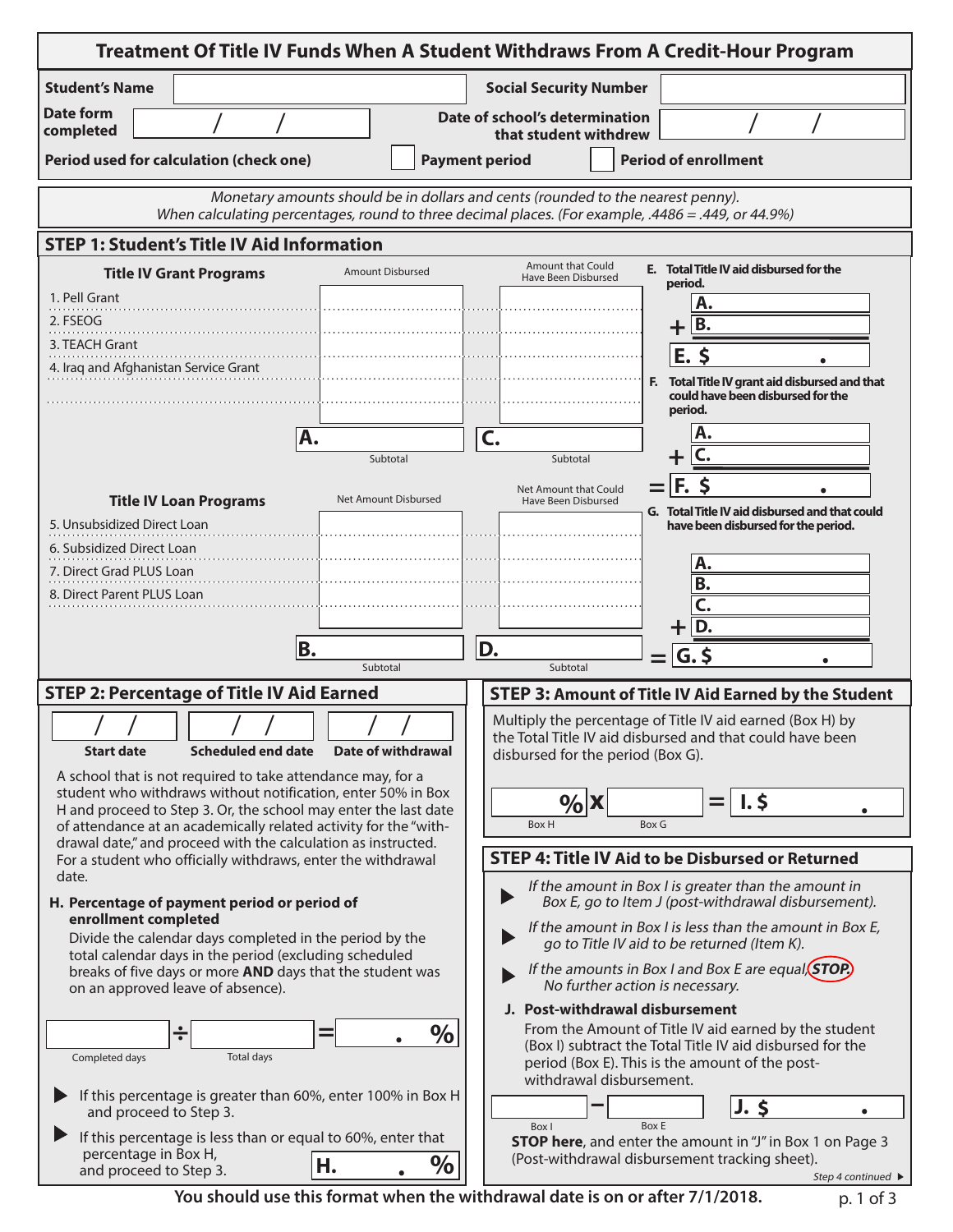Treatment Of Title IV Funds When A Student Withdraws From A Credit-Hour Program